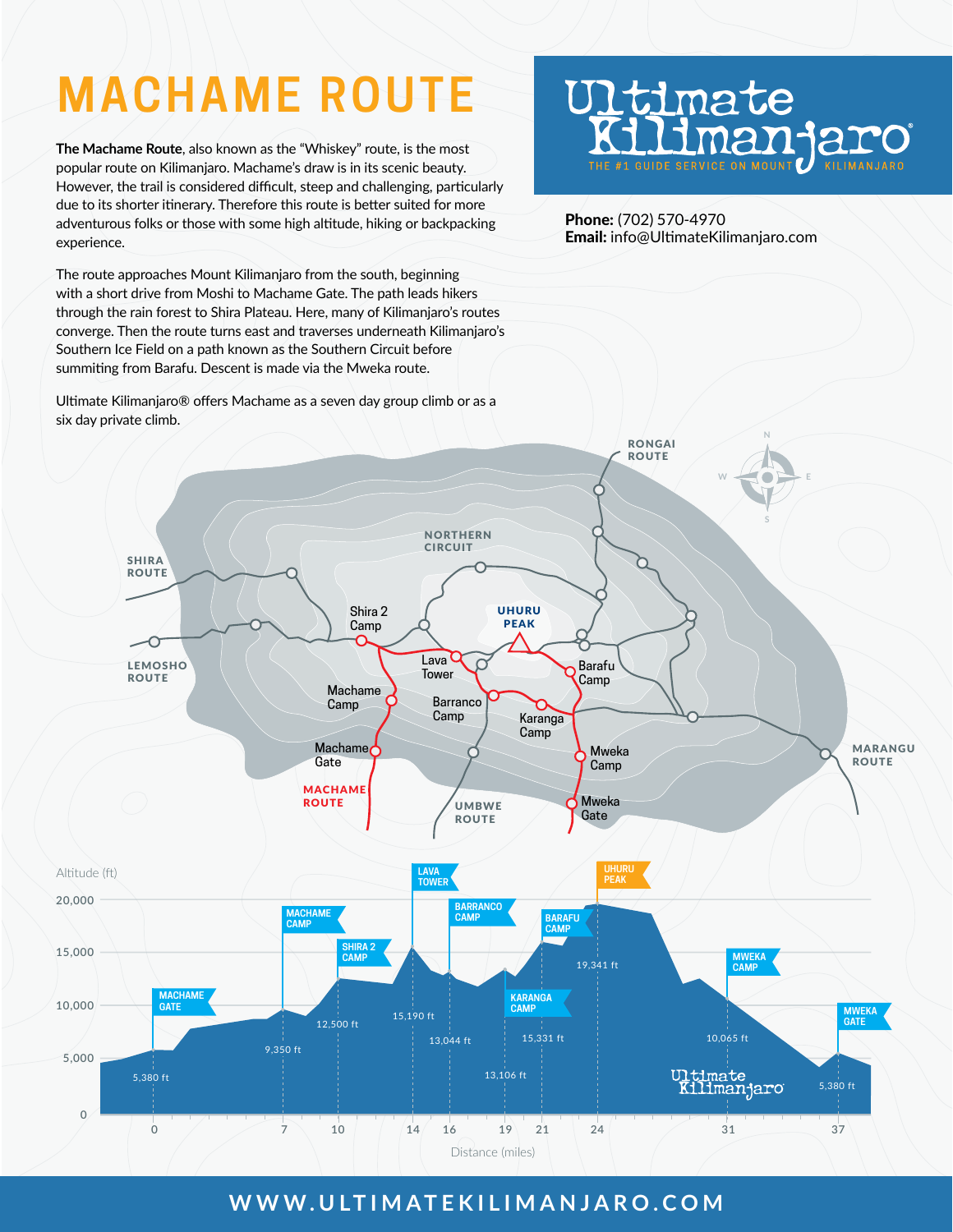# **7 DAY MACHAME ITINERARY**

| <b>Service Service</b> |    |   |    |
|------------------------|----|---|----|
|                        | W. | ٠ |    |
|                        |    |   |    |
| . .                    |    | ٠ | __ |

| Machame Gate to Machame Camp |
|------------------------------|
|                              |

| <b>Elevation:</b> 5.380 ft to $9.350$ ft | Distance: 11 km   7 miles   |
|------------------------------------------|-----------------------------|
| <b>Hiking Time: 5-7 hours</b>            | <b>Habitat:</b> Rain Forest |

The drive from Moshi to the Machame Gate takes about 50 minutes. The journey passes through the village of Machame which is located on the lower slopes of the mountain. As we leave the park gate, we walk through the dense rain forest on a winding trail up a ridge until we reach the Machame Camp.

### **DAY 2**

*Machame Camp to Shira 2 Camp*

| <b>Elevation:</b> 9,350 ft to 12,500 ft | <b>Distance:</b> 5 km $\vert$ 3 miles |
|-----------------------------------------|---------------------------------------|
| <b>Hiking Time: 4-6 hours</b>           | <b>Habitat:</b> Heath                 |

We leave the glades of the rain forest and continue on an ascending path up to a steep, rocky ridge. On the Shira Plateau, we pass through heather and open moorlands, then cross a large river gorge to Shira 2 Camp.

### **DAY 3**

| Shira 2 Camp to Lava Tower               |                                                     |  |  |  |
|------------------------------------------|-----------------------------------------------------|--|--|--|
| <b>Elevation: 12.500 ft to 15.190 ft</b> | <b>Distance:</b> $7 \text{ km}$   4 miles           |  |  |  |
| Hiking Time: 4-5 hours                   | Habitat: Alpine Desert                              |  |  |  |
| Lava Tower to Barranco Camp              |                                                     |  |  |  |
| <b>Elevation: 15.190 ft to 13.044 ft</b> | <b>Distance:</b> $3 \text{ km}$   $2 \text{ miles}$ |  |  |  |
| <b>Hiking Time: 2-3 hours</b>            | Habitat: Alpine Desert                              |  |  |  |

We continue to the east up a ridge and then head southeast towards the Lava Tower – a 300 ft tall volcanic rock formation. We descend down to Barranco Camp through the strange but beautiful Senecio Forest to an altitude of 13,000 ft. Although you begin and end the day at the same elevation, the time spent at higher altitude is very beneficial for acclimatization.

| I DAY 4                                  |                                       |
|------------------------------------------|---------------------------------------|
| Barranco Camp to Karanga Camp            |                                       |
| <b>Elevation: 13.044 ft to 13.106 ft</b> | <b>Distance:</b> 5 km $\vert$ 3 miles |
| <b>Hiking Time: 4-5 hours</b>            | <b>Habitat: Alpine Desert</b>         |

We begin the day by descending into a ravine to the base of the Great Barranco Wall. Then we climb the non-technical but steep, nearly 900 ft cliff. From the top of the Barranco Wall we cross a series of hills and valleys until we descend sharply into Karanga Valley. One more steep climb up leads us to Karanga Camp. This is a shorter day meant for acclimatization.

#### **DAY 5**

#### *Karanga Camp to Barafu Camp*

**Elevation:** 13,106 ft to 15,331 ft **Distance:** 4 km | 2 miles **Hiking Time:** 4-5 hours **Habitat:** Alpine Desert

We leave Karanga and hit the junction which connects with the Mweka Trail. We continue up to the rocky section to Barafu Hut. At this point, you have completed the Southern Circuit, which offers views of the summit from many different angles. Here we make camp, rest and enjoy an early dinner to prepare for the summit day. The two peaks of Mawenzi and Kibo are viewable from this position.

### **DAY 6**

#### *Barafu Camp to Uhuru Peak*

| <b>Elevation:</b> 15.331 ft to 19.341 ft | <b>Distance:</b> 5 km $\vert$ 3 miles |
|------------------------------------------|---------------------------------------|
| <b>Hiking Time: 7-8 hours</b>            | <b>Habitat:</b> Arctic                |
|                                          |                                       |

#### *Uhuru Peak to Mweka Camp*

| <b>Elevation: 19.341 ft to 10.065 ft</b> | <b>Distance:</b> 12 km $ 7$ miles |
|------------------------------------------|-----------------------------------|
| <b>Hiking Time: 4-6 hours</b>            | <b>Habitat:</b> Rain Forest       |

Very early in the morning (around midnight), we begin our push to the summit. This is the most mentally and physically challenging portion of the trek. The wind and cold at this elevation and time of day can be extreme. We ascend in the darkness for several hours while taking frequent, but short, breaks. Near Stella Point (18,900 ft), you will be rewarded with the most magnificent sunrise you are ever likely to see coming over Mawenzi Peak. Finally, we arrive at Uhuru Peak- the highest point on Mount Kilimanjaro and the continent of Africa.

From the summit, we now make our descent continuing straight down to the Mweka Hut camp site, stopping at Barafu for lunch. The trail is very rocky and can be quite hard on the knees; trekking poles are helpful. Mweka Camp is situated in the upper forest and mist or rain can be expected in the late afternoon. Later in the evening, we enjoy our last dinner on the mountain and a well-earned sleep.

## **DAY 7**

#### *Mweka Camp to Mweka Gate*

| <b>Elevation:</b> 10,065 ft to 5,380 ft | <b>Distance:</b> 10 km $\vert$ 6 miles |
|-----------------------------------------|----------------------------------------|
| <b>Hiking Time:</b> 3-4 hours           | <b>Habitat: Rain Forest</b>            |

On our last day, we continue the descent to Mweka Gate and collect the summit certificates. At lower elevations, it can be wet and muddy. From the gate, we continue another hour to Mweka Village. A vehicle will meet us at Mweka Village to drive us back to the hotel in Moshi.

## **WWW.ULTIMATEKILIMANJARO.COM**